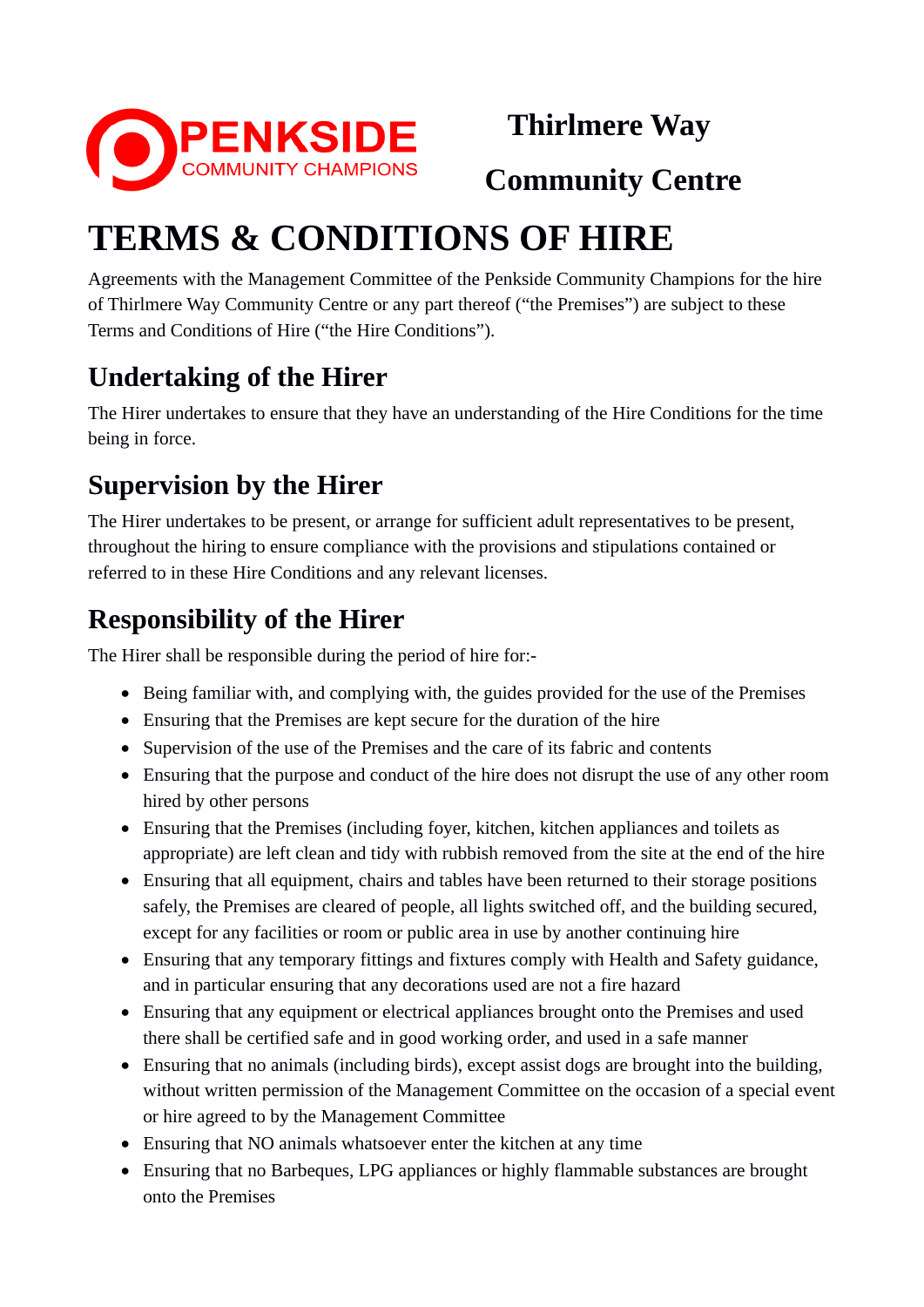Ensuring that they and their attendees recognise the fact that the Premises are situated in a residential neighbourhood and conduct themselves accordingly by, for example, taking care not to slam car doors, especially late at night, and not playing music or making other sounds at inappropriate levels.

### **Fire Regulations**

The Hirer shall:

- Ensure that the "Emergency Exit" signs are kept illuminated
- Ensure that the Fire Brigade is called to any outbreak of fire, however slight, and details given to the Village Hall
- Prior to the start of an event indicate the fire exits and Evacuation Meeting Place to the persons attending the event

The Evacuation Meeting Place is at the corner of the Car Park. No person may re-enter the Hall without the permission of the Fire Brigade.

# **Use of Premises**

The Hirer shall not:-

- sub-let or use the Premises for any purpose other than that described in their Booking Application
- use the premises or allow the Premises to be used for any unlawful purpose or in any unlawful way
- do anything or bring onto the Premises anything which may endanger the Premises or render invalid any insurance policies in respect thereof
- allow the use of drugs on the Premises
- allow smoking in the Premises or in the vicinity of the entrances.

### **Car Parking**

Vehicles are parked at owner's risk, and must be parked in an orderly fashion.

### **Relevant legislation**

The Hirer is responsible for:

 Ensuring no excessive noise occurs, particularly late at night or early morning, with a minimum of noise being made by any person on arrival or departure

The Hirer shall ensure that the users:

- do not contravene the law relating to gaming, betting, and lotteries
- comply with all conditions and regulations required by the Licensing Act, particularly in connection with events which include public dancing or music, or stage plays, or films, or similar entertainment taking place at the premises.

A breach of this condition may lead to prosecution by the local authority.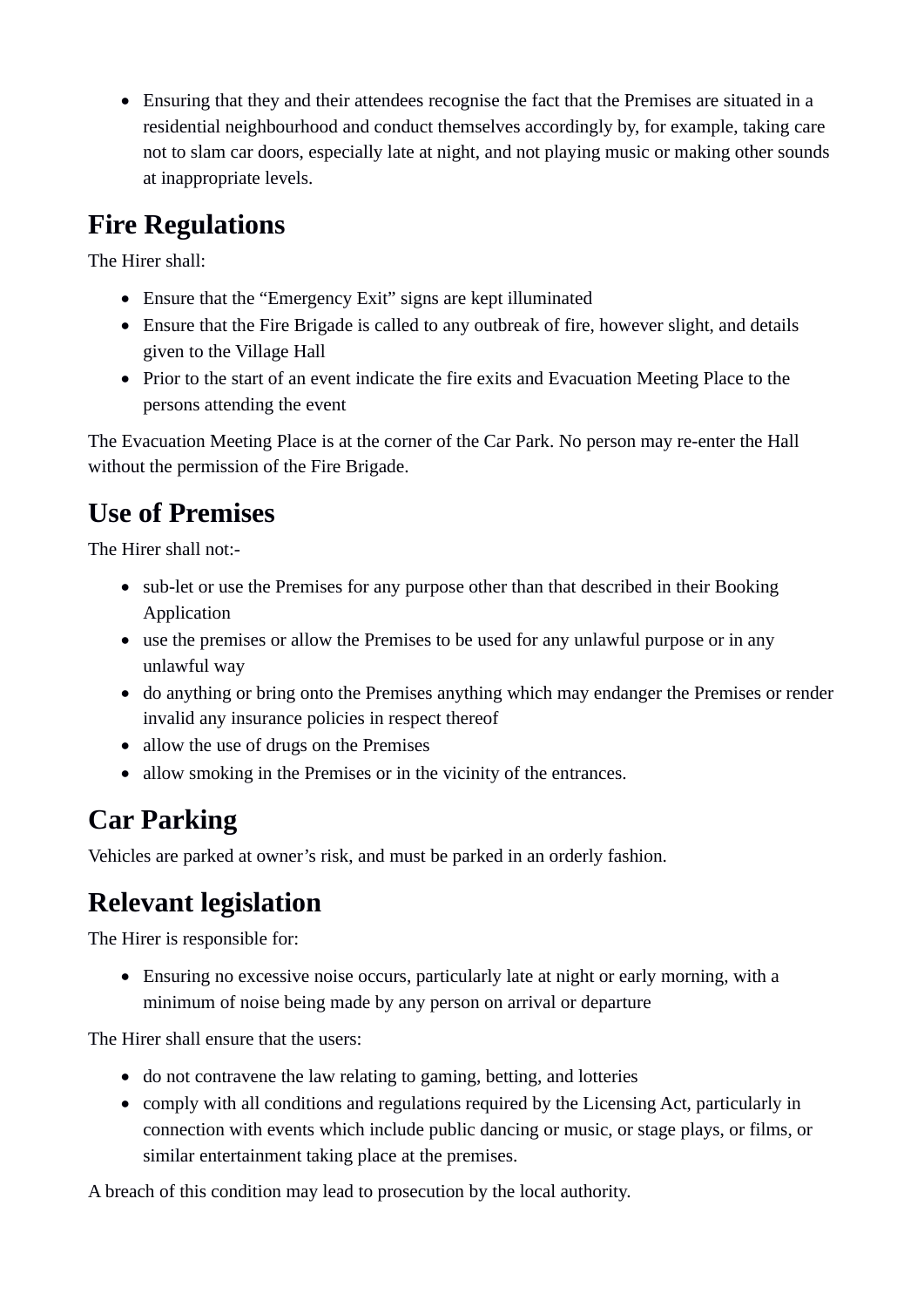### **Compliance with legislation relating to children or vulnerable adults**

The Hirer shall ensure that any activities at the Premises for children or vulnerable adults comply with current legislation in that regard and that only fit and proper persons have access to children or vulnerable adults. **Child Protection Policies are the responsibility of the Hirer.**

# **Indemnity**

The Hirer shall indemnify and keep indemnified each of the Management Committee and their employees, volunteers, agents and invitees against:

- the cost of repair of any damage done to any part of the Premises including the curtilage thereof or the contents of the Premises
- against all actions, claims, and costs of proceedings arising from any breach of the Premises **Conditions**
- all claims in respect of damages, including damage for loss of property or injury to persons, arising as a result of the use of the Premises (including the storage of equipment) by the Hirer

As directed by the Management Committee, the Hirer shall make good or pay for all damage (including accidental damage) to the Premises or to the fixtures, fittings or contents and for loss of contents

### **Insurance**

The Hirer is responsible for ensuring that any catering company or operator hired to bring equipment such as bouncy castles onto the Premises has relevant and appropriate insurance, which shall include public liability insurance.

Commercial hirers must provide Public Liability insurance (£5,000,000 minimum indemnity).

### **Accidents and Dangerous Occurrences**

The Hirer must report all accidents involving injury to the public to an authorised representative of the Management Committee as soon as possible, and complete the relevant section in the Premises Accident Book. Any failure of equipment, either that belonging to the Premises, or brought in by the Hirer must also be reported as soon as possible.

# **Stored equipment**

The Premises may provide storage space, including lockers, for regular users, and may charge a deposit for the use of a key to these storage spaces. These keys remain the property of the Premises, and, on request, must be returned to the Management Committee.

The Management Committee accepts no responsibility for any stored equipment or other property brought onto or left at the premises and all liability for loss or damage is hereby excluded. All equipment and other property, other than that stored on the premises by agreement, must be removed at the end of each hiring or storage period. The Management Committee may dispose of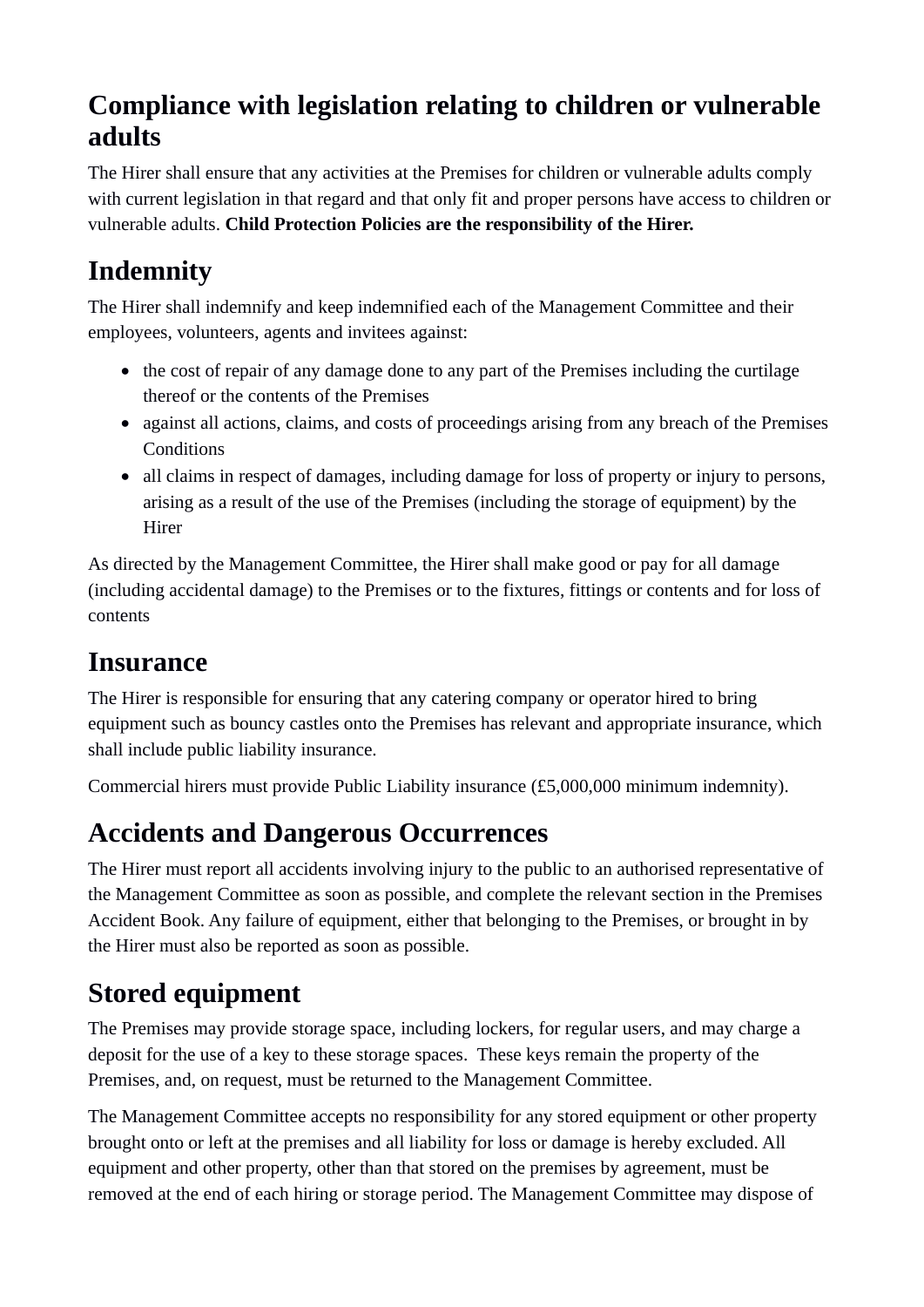any such items 7 days thereafter at its discretion, by sale or otherwise on such terms and conditions as it thinks fit, and charge the Hirer daily storage fees and costs incurred in storing and selling or otherwise disposing of the same.

### **No alterations**

Decorations may be hung from the ornamental bosses/hooks provided on the side walls of the Premises but not elsewhere. On request, Hirers must produce a certificate that the decorations are not a fire hazard. No Blu-tack, drawing pins, adhesive tape or similar may be used.

No other alterations or additions may be made to the Premises, and no fixtures may be installed, or placards, or other articles be attached in any way to any part of the Premises without the prior written approval of the Management Committee.

Any alteration, fixture or fitting, or attachment, so approved, shall, at the discretion of the Management Committee, remain in the Premises at the end of the hiring and become the property of the Village Hall or be removed by the Hirer. The Hirer must make good to the satisfaction of the Management Committee any damage caused to the Premises by such removal.

# **Interruption of Regular Bookings**

If a Hirer is a regular weekly user, the Management Committee reserves the right to cancel all, or part of, certain bookings in favour of one-off bookings. Such cancellations shall not occur more than once a month, and at least six weeks' notice shall be given of such cancellation.

The Management Committee reserves the right to nominate a specified weekday evening as not being available for regular weekly bookings, so that priority can be given to monthly, or less frequent, bookings.

# **Cancellation by the Hirer**

If the Hirer cancels the booking before the date of the event and the Management Committee is unable to conclude a replacement booking, the Management Committee may, at their discretion, require a further payment of hire fees or withhold part of the deposit and hire charge already paid.

# **Cancellation by the Management Committee**

The Management Committee reserves the right to cancel a hiring by written notice to the Hirer in the event of the Premises being required for use as a Polling Station for a Parliamentary or Local Government election or bye-election or referendum or if the Management Committee reasonably consider that:

- such hiring may lead to a breach of the licensing conditions, or other legal or statutory requirements, or
- unlawful or unsuitable activities may take place at the Premises as a result of the hiring, or
- the Premises have become unfit for the use intended by the Hirer

In any such case the Hirer shall be entitled to a refund of any deposit or hire fees already paid, but the Village Hall shall not be liable for any resulting direct or indirect loss or damages whatsoever.